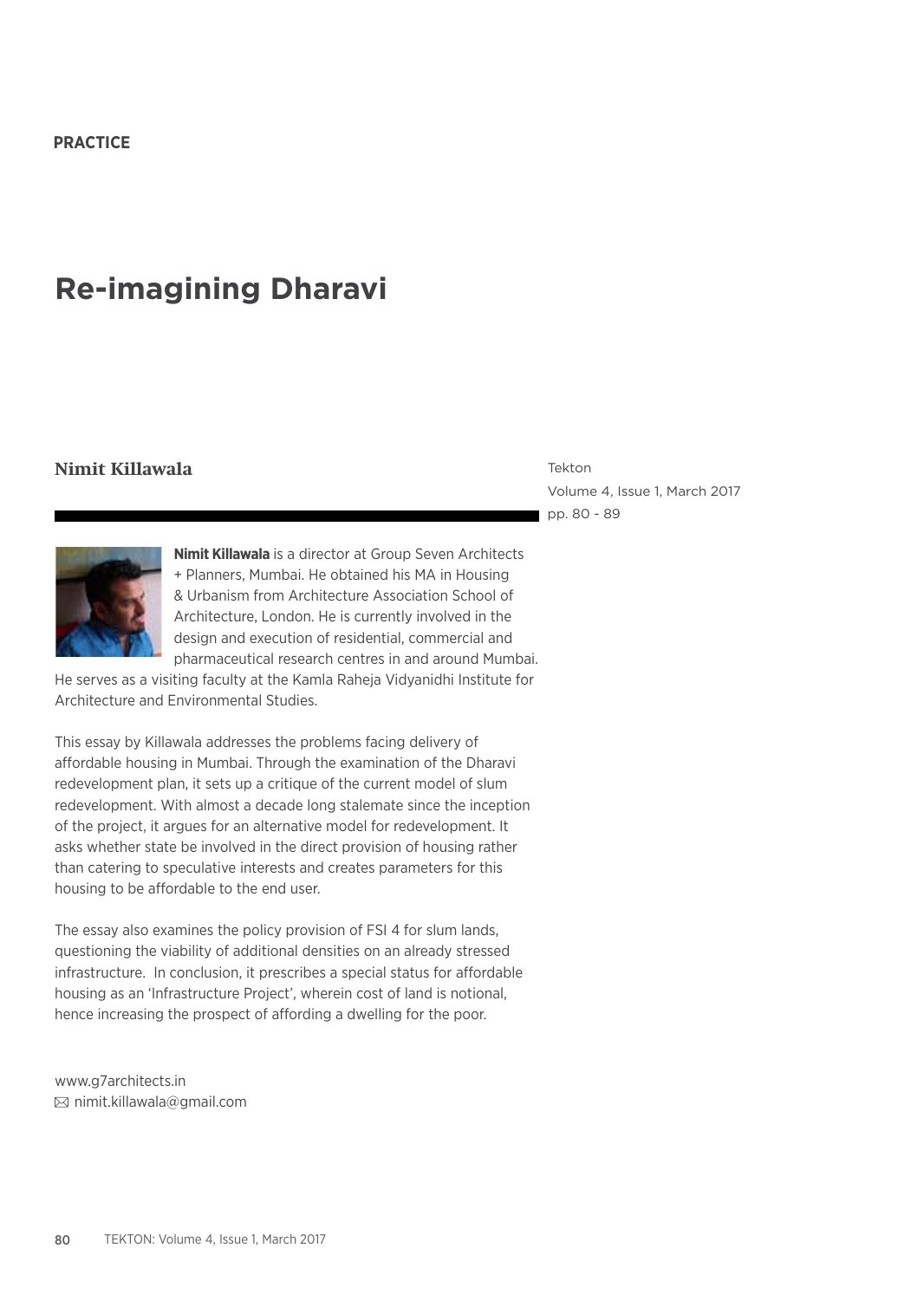## **Paradox of Affordable Housing in Mumbai**

What happens when a city not only grows, but grows on itself, creating new forms of congestion- requiring an immediate fix, in the form of large scale urban interventions? Much of this congestion is due to accretion, a layering of informal activities over time, in areas that once emerged on the periphery, but now in the heart of the city. Dharavi is a classic case of this. In the process of Northward expansion of Mumbai, Dharavi with its 525 acres finds itself in the heart of the megapolis, with possibly the highest real estate prices in India.

In a bid to make Mumbai a 'global' city, in 2004 an ambitious redevelopment plan was launched, wherein all of Dharavi was divided into 5 sectors. This plan painted a win- win scenario, wherein eligible slum dwellers will receive secure housing and amenities, while the middle class will gain new residential and commercial spaces, developers and government will make a profit, and an embarrassing chunk of land will be removed from the landscape of the city.

However more than a decade since this ambitious plan was launched, it has failed to get off the ground. In the context of such a stalemate, the Urban Design Research Institute (UDRI), a public charitable trust with a mandate in generating awareness on urban issues – launched 'Reinventing Dharavi',<sup>1</sup> an international ideas competition inviting fresh ideas and scenarios to challenge the status quo, providing alternative imaginations through which the process of redevelopment of Dharavi could be approached.

This essay is based on the competition entry by our team of Group Seven Architects, based in Mumbai. I discuss an alternative approach to Dharavi's future proposed by us, that considers the specific context of Dharavi while simultaneously addressing the larger issue of 'affordable housing' in Mumbai.

One of the recent publications of PRAJA Foundation, a non- partisan organisation, working towards people's participation for effective governance, serves as a good backdrop in expressing our team's concerns. The Report states, "Rs 28 lakhs is the average price of 269 square feet (25 sq.m.) dwelling in Mumbai, at this high price, a vast majority of people whose annual income is Rs 2.4 lakhs cannot afford this house. Considering that the accepted norm while financing homes is up to 4 times the annual income, this is nearly 12 times that, thus making even this basic house way out out of reach for a vast majority of Mumbaikars."2

Since 1995, only about 2 lakh public housing units have been added to the stock while we need 11.36 lakh housing units as of today. In order to tackle with the urgency, and in the particular case of Dharavi, the government has provided private developers with an incentive of Floor Space Index (FSI) of 4 in exchange for free rehabilitation housing for eligible slum dwellers within the respective sectoral boundaries.

### **Is FSI 4 a Viable Solution to Scarce Urban Land?**

Substituting a cheaper and a more readily expandable factor, capital, for land by building multiple stories – permitting a production of more floor space in desired locations has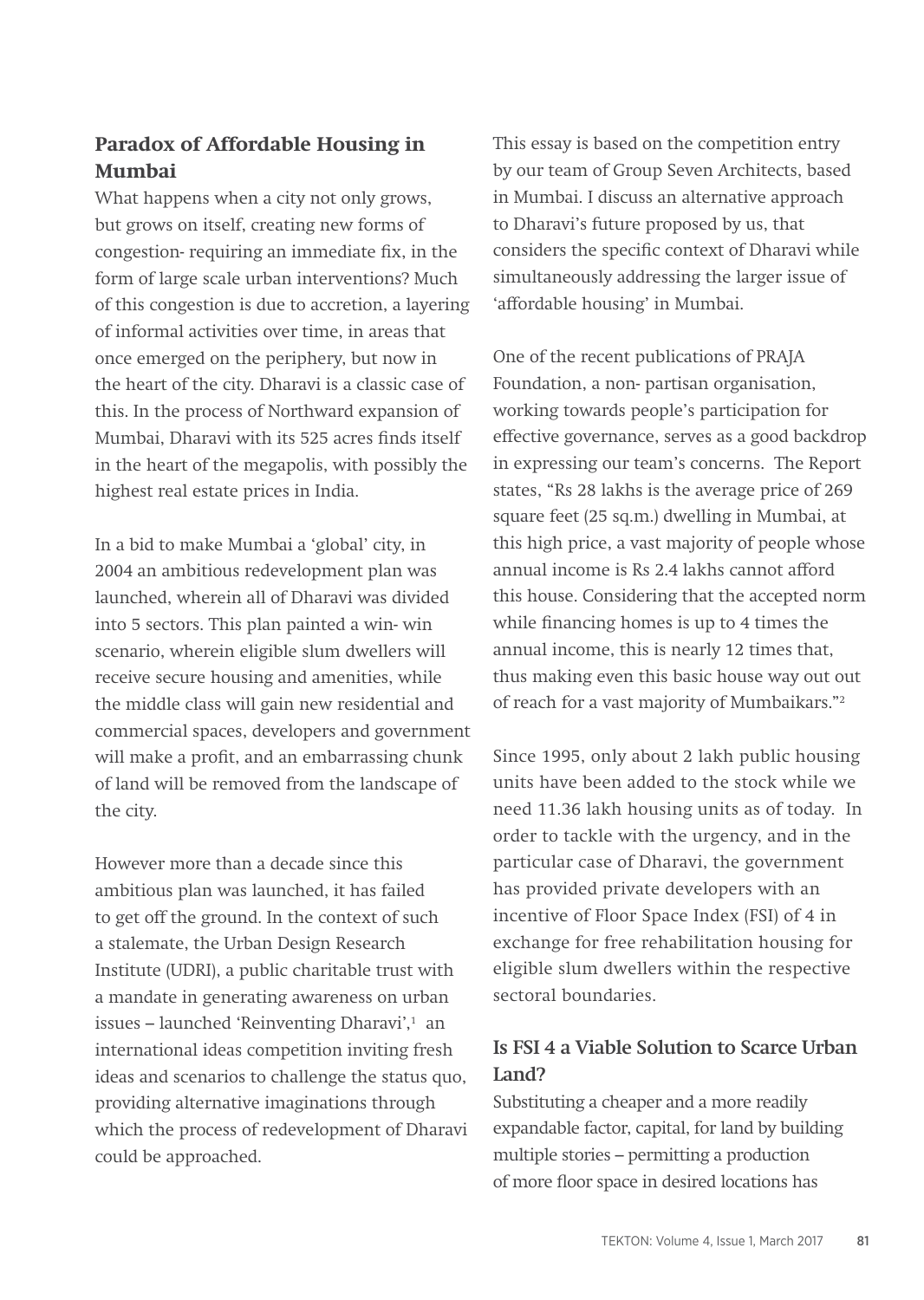become a policy norm for the government. As per the National Building Code, for dwellings of 25 sq.m., if we give a developer FSI 4 on a one hectare plot, we will need a further 6.4 hectares

**Barring its sheer size, the reason why Dharavi stands out and is of interest to many planners, is its ability to produce user generated neighbourhoods.**

of area for institutions, open spaces, and streets to service the population on this plot (Dharavi is almost 200 hectares). This provision in lieu of increased density is ignored in the Dharavi plan. Although this land falls under the purview of a special planning authority - DRA or Dharavi Redevelopment Authority, how much should the standards be stretched?

In the paper 'Working With the Market : A new approach to reducing urban slums in India',<sup>3</sup> prominent city planners have argued that a rights based approach, funded by central subsidies cannot solve the problem of affordable housing. They refer to it as "short- cut to reforms through direct housing provision", claiming that these solutions are prohibitively expensive and instead suggest corrections, enabling a pro - market driven approach to make housing affordable. However, in our view, heavy investments from private sector do not translate into better planning or accountability towards citizens.

Barring its sheer size, the reason why Dharavi stands out and is of interest to many planners, is its ability to produce user generated neighbourhoods. However it's the neglect in basic sanitation and infrastructure that has led to the rapid deterioration of the larger settlement. Taking the above into consideration, a tower

block is certainly not the answer to a multitude of micro enterprises that operate within Dharavi.

To further compound the issue, an extensive coverage in media exposing the nexus between Maharashtra Housing & Area Development Authority (MHADA) officials and the developers - where large tracts of urban land as well as recreational grounds were handed over to developers at a low premium in exchange

**Our simple provocation is to insist that the government owned lands should be proclaimed at zero value like in the case of any infrastructure lands reserved for roads, flyovers, public amenities, parks and so on.**

for higher FSI, furthering their profits, raised questions regarding the authenticity of these joint ventures. The cumulative effect of the above, leading to a trust deficit while involving private developers in large scale urban projects.

Without the incentive of additional FSI to generate a sale component and thus profit, no developer would be interested in the process of redevelopment, which brings us back to question of supply of affordable housing – who is to provide this housing and under what parameters? Gautam Bhan in an article in Hindu explains this conundrum, "Affordable housing when done best at scale, is done by the poor themselves, but is often inadequate and vulnerable both materially and legally (in terms of security of tenure), and secure housing built by the formal state and market actors is deeply insufficient in numbers, and almost entirely unaffordable for those who need it the most."4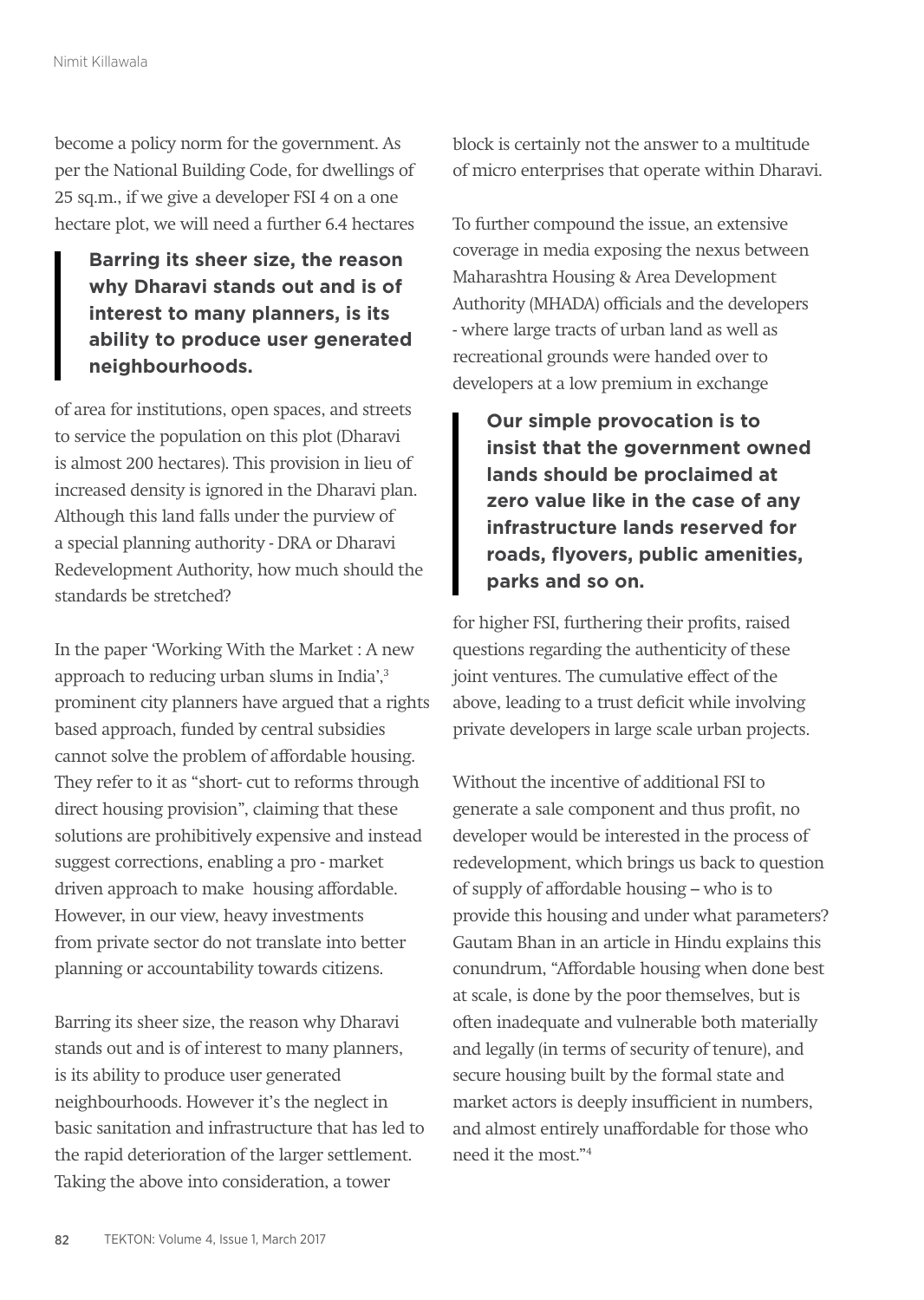

*Figure 1: Master plan of Dharavi along the lines of a street based system*

We believe that the clues in solving this paradox, lay in the cost of the land itself.

Our simple provocation is to insist that the government owned lands should be proclaimed at zero value like in the case of any infrastructure lands reserved for roads, flyovers, public amenities, parks and so on. Let 'Affordable Housing' have the same status as an infrastructure project. Such an approach would create ample opportunities for slum dwellers to own/lease a house, at a price less than the cost of their existing illegal slum unit. Further, they could also be benefited by other amenities provided by local authorities, which previously were under the control of slum lords.

## **Dharavi: a 21st Century Factory to Live and Work**

This was the title of our entry for 'Reinventing Dharavi' competition, as it was precisely this understanding of space that we intended

to take into the built environment. At the outset, our approach towards the process of redevelopment made two principle claims:

- 1. For the target density, the master plan proposal considered the existing population of Dharavi, which is 3,50,000 people to be housed over 5 sectors. Adding to this density would be unsustainable in terms of infrastructure required to support it.
- 2. There would be no role for the developer. The Dharavi Redevelopment Authority along with MHADA, shall be solely responsible for the facilitation and provision of all the required housing stock.

We proposed that barring a certain component of commercial space which would also be developed by the Dharavi Redevelopment Authority (DRA), there shall be no provision of housing stock put for sale in the real estate market.

Although in a project of this scale, many entry points could be justified e.g. sewage, sanitation, transport infrastructure etc. In lieu of the above arguments, we chose housing as the principal driver to trigger the process of redevelopment. The actual mechanism of graphic conversion, through the design of housing types, indicating the densities consumed, challenging the norm of FSI 4 was the principal concern of the proposal.

Further, it was imperative to design a street based system that would complement the configurations of the *Nagars* (districts) in order to sustain the live and work paradigm prevalent in Dharavi. One of the initial tasks of the layout was to valorise the primary roads, with an aim to allow for a restricted but well defined vehicular movement. A secondary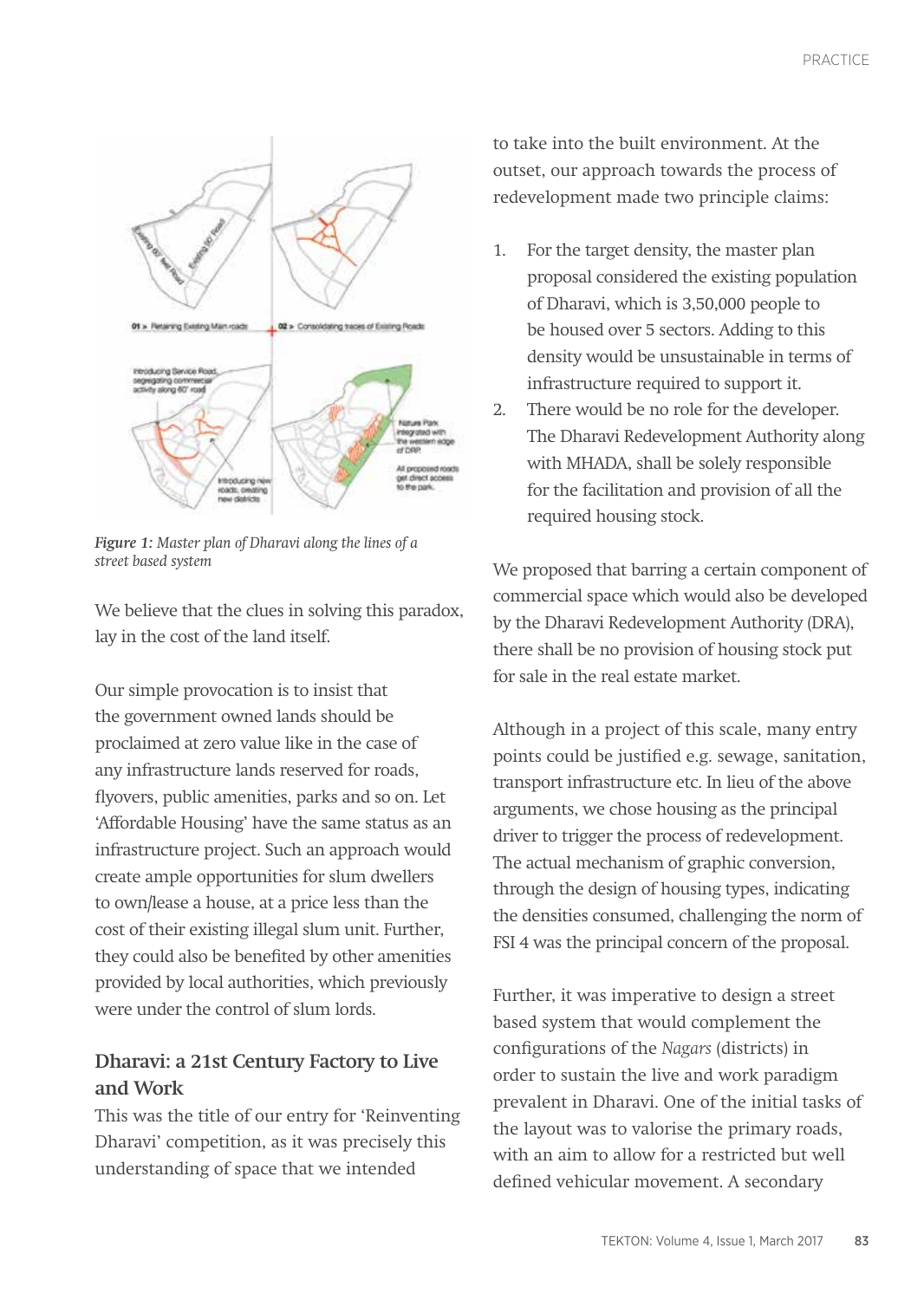| <b>TOTAL DRP AREA</b>                                          | 24,03,000 sqm (590 Acres) |
|----------------------------------------------------------------|---------------------------|
| Less: Lands under Nature Park<br>+ Power Station<br>+ Railways | 5.01.000 sqm (120 Acres)  |
| Less: Road Network                                             | 3,74,000 sqm              |
| Less: Open Grounds<br>Kabrastan etc                            | 60,000 sqm                |
| Net DRP Area for FSI purpose                                   | 14,68,000 sqm             |
| <b>Total Built Up Areas</b>                                    | 26,30,000 sqm             |
| <b>GLOBAL FSI CONSUMPTION</b>                                  | 1.79                      |
|                                                                |                           |

## "WE DO NOT NEED 4 FSI"

*Table 1: Area Summary of the proposed plan for Dharavi*

network formed through the consolidation of traces of existing streets, paved the way for a rich street based system (**Figure 1**).

We adopted the following strategies for the master plan; a cumulative effect of these strategies would give rise to new forms of nodes, enabling us to critically review their performance at the scale of the district.

A new service road was added parallel to the 60 feet road in order to segregate all commercial activity within the development. Here, 'commercial' referred to small studios and work spaces that were made available to the locals at an affordable price.

The proposal also tried to capture the aspirations of the youth of Dharavi. Would the subsequent generation of a potter, a weavers or a tanner want to join the family trade? What provision could the master plan make in order to accommodate their needs for new livelihoods? Along with the home based workshop, the plan takes into account the possibility of an individual to start a small

enterprise. A series of start- ups were integrated within a commercial block, where residents could have access to shared infrastructure within an office space. This commercial space would be developed by DRA, part of which can be sold at market rate, in order to fund the project.

Next we turned towards the rail corridor adjacent to the 90 feet road along the eastern edge of Dharavi. This area is heavily squatted right below the High tension lines, cutting across North - South, parallel to the suburban station of Sion. This area can be thought of as an asset to Dharavi rather than dividing it from the rest of the city. The proposal took into account a densification of the 90 feet road.

Through the proposal of housing Type D (stilt + 7 stories ) the squatters would be re-housed and the land opened up could become an extension of the Mahim nature park, defining a softer edge on either sides of the railway corridor. The internal network of streets leading out from the development, all culminated into this park.

#### **The Housing Types**

The general guideline while proposing the housing types, revolved around maximising the available ground coverage. The resultant buildings would act as virtual envelopes, creating courtyards and open spaces within, generating the overall morphology of the plan.

All existing housing completed by MHADA or SRA (Slum Redevelopment Authority) were retained and integrated into the plan. **Table 1** summarises the cumulative impact of the master plan and the proposed housing types that would re-house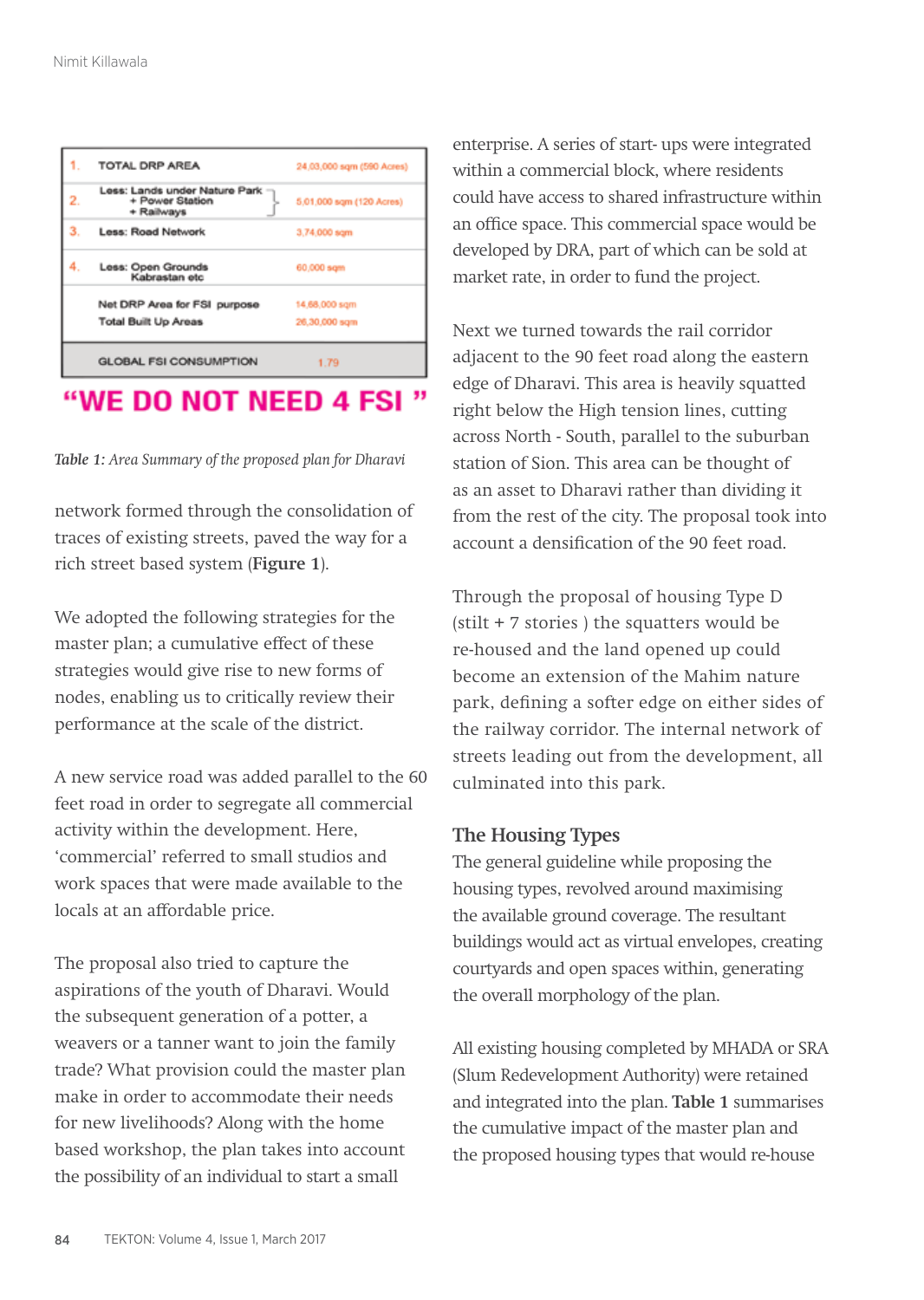

*Figure 2: The Basic module of Type- A housing.*



*Figure 3: Developing a floor plate by repeating the module of Type- A*

the existing population on the target density challenging the accepted wisdom of FSI 4.

#### **Housing Type- A**

One observes two primary sources of income for a Dharavi resident. Home based workshop and rental income through the incremental expansion of the house.

Given the existing density, as well as the network of rental tenements operating within Dharavi, a basic unit with an area of 300 sq.ft. (28 sq.m.) was designed for a family of 5, to which an additional 110 sq.ft. could be added. This additional area could be rented or used for commercial purposes. An entire floor plate was generated through the repetition of this

module, offering varying patterns of ownership along the frontage of the block. **Figures 2, 3** explains the basic module of this typology which is also most dominant. **Figure 4** explains the possible combinations of the module, while **figure 5** deploys the type at the scale of the district. In **figure 5**, one also observes the modulation of Type A to form the commercial block, positioned between the 60 feet road and the service road.

Since commerce drives Dharavi, the existing housing stock maximises the frontage to the street. Owing to this aggressive informal production of hutments, mobility into the interiors is restricted, here access is limited only to the transfer of goods. Our proposal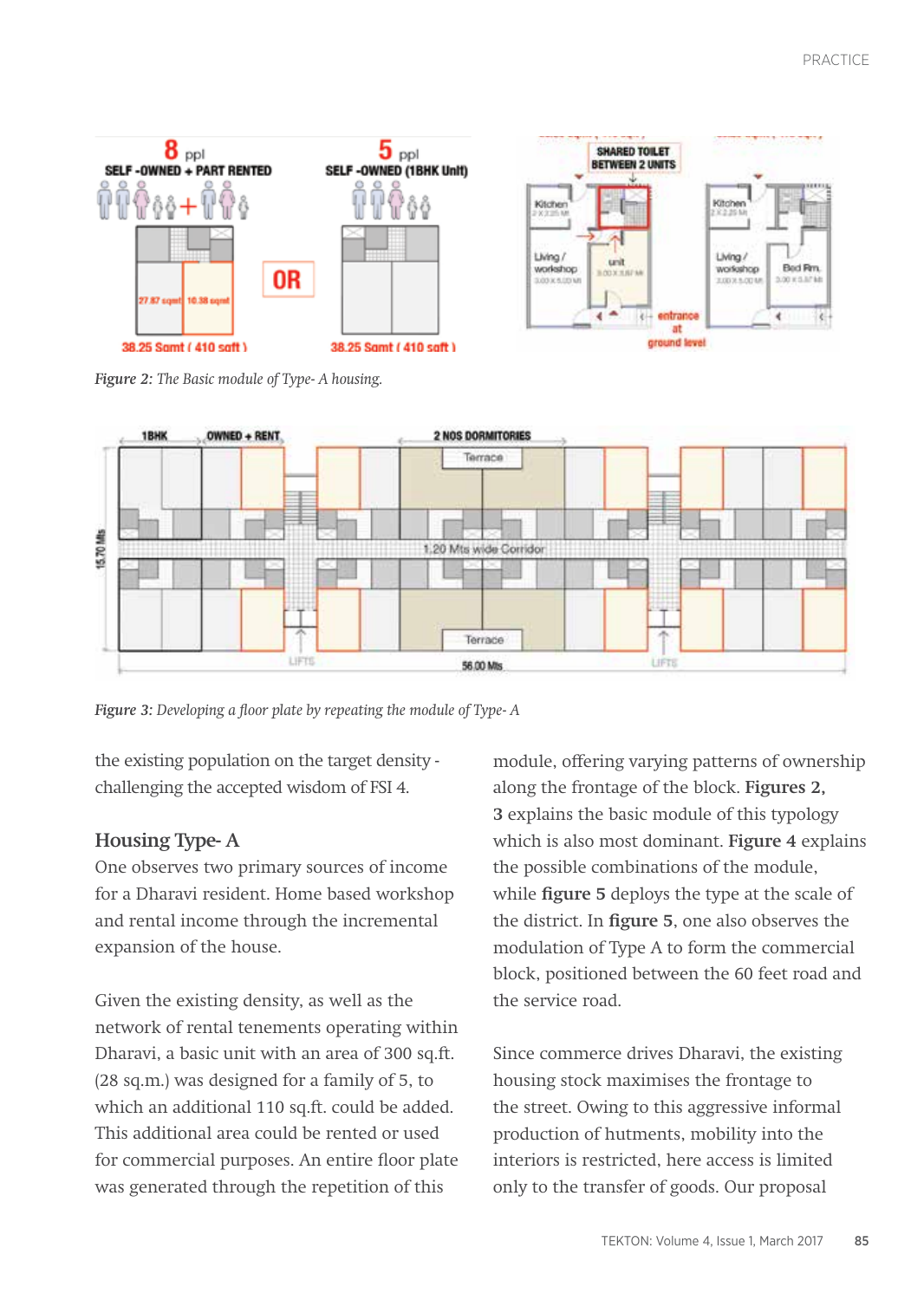



*Figure 4: Type- A cluster combinations*

responds to this condition, and is an attempt in opening up the interiors. As seen in **figure 5**, housing Type- A offers limited frontage along the main roads, however through its linear clustering, it channelises people and goods along the interior of districts. Strategic areas along the periphery were designated as loading/ unloading areas, restricting the movement of delivery vehicles, hence allowing the interiors to be predominantly pedestrian.

While superimposing a new mobility network, the existing 'Nagar' boundaries get disturbed, but then again that is intended. For us, in the context of redevelopment, Nagar demarcations are notional boundaries. It is actually the existing religious structures, which play a key role in binding the community together. The proposal not only retains all religious structures but reinforces their presence with adequate landscaping, allowing them to be the principal markers of public spaces within the new districts.

*Figure 5: Deploying Type- A typology at the scale of a Nagar (district).*

#### **Housing for Kumbharwada**

Deep blocks of housing mark the southern edge of the sector along the 90 feet road. Within this sector is located Kumbharwada (potters' enclave). Presently, the housing cluster along the edge of Kumbharwada acts as a barrier, offering little or almost no access to the interiors of the Nagar.

Our Strategy for this Nagar was two-fold.

#### **1. Realigning the Edge**

By realigning the edge of Kumbharwada along the 90 feet road, the proposal addresses the chaotic traffic caused due to the spill over of goods, accounted to the sale of ceramics. A variation within the deep housing block is effected, so as to provide effective clustering with adequate setbacks, providing a distinct character to the housing along the 90 feet road. After the necessary recommendations, this road becomes one of the major connector within the DRP, complete with parking bays, drop off points, pathways etc.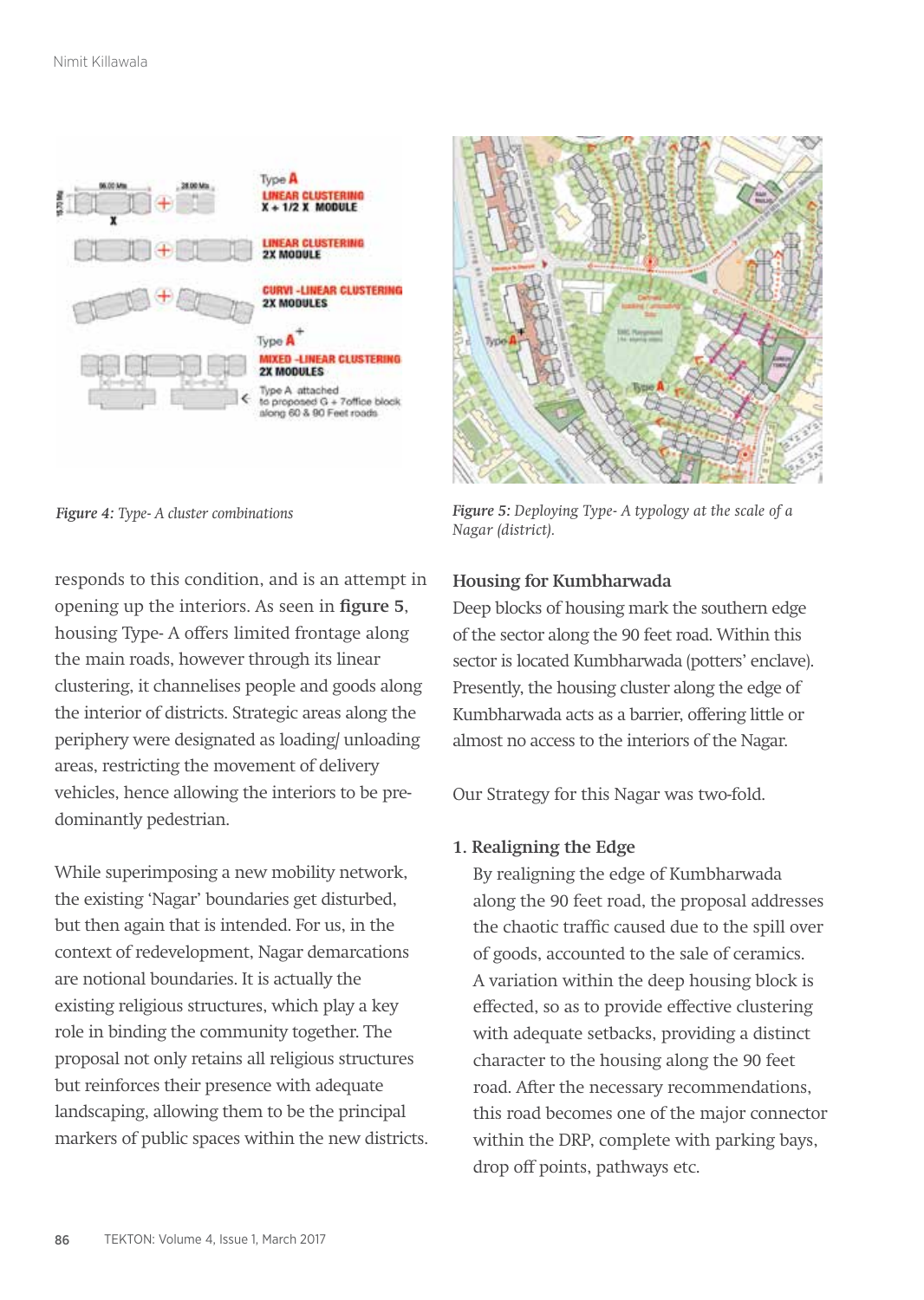

*Figure 6: Realigning the street edge along Kumbharwada, the Potters' enclave*

#### **2. Opening up the Interiors**

To open up the interiors of Kumbharwada, a network of 9 meter wide streets is proposed. This will facilitate access to the workshops where potters live in the interiors of the neighbourhood. **Figure 6** helps in illustrating the same.

#### **Conclusion**

There has been a great deal of studies and research on Dharavi and its communities. In such complex projects, if cost of land continues to be the only metric to judge the 'value' of a solution, this research would go in vain. Following are some of the key arguments considered while offering an alternative model for redevelopment of Dharavi.

**The Dharavi Redevelopment Project should be delinked from private developers. It should not be turned into a speculative real estate project, in the guise of providing free housing to existing slum dwellers**

- Given a decade long stalemate in generating a consensus for redevelopment, we must recognise Dharavi as a 'social housing project'.
- The government should consider the Dharavi Redevelopment Project at par with any other infrastructure project such as roads, railway, heath, education, water, power etc, where cost of land is notional and belongs to the government itself.
- The Dharavi Redevelopment Project should be delinked from private developers. It should not be turned into a speculative real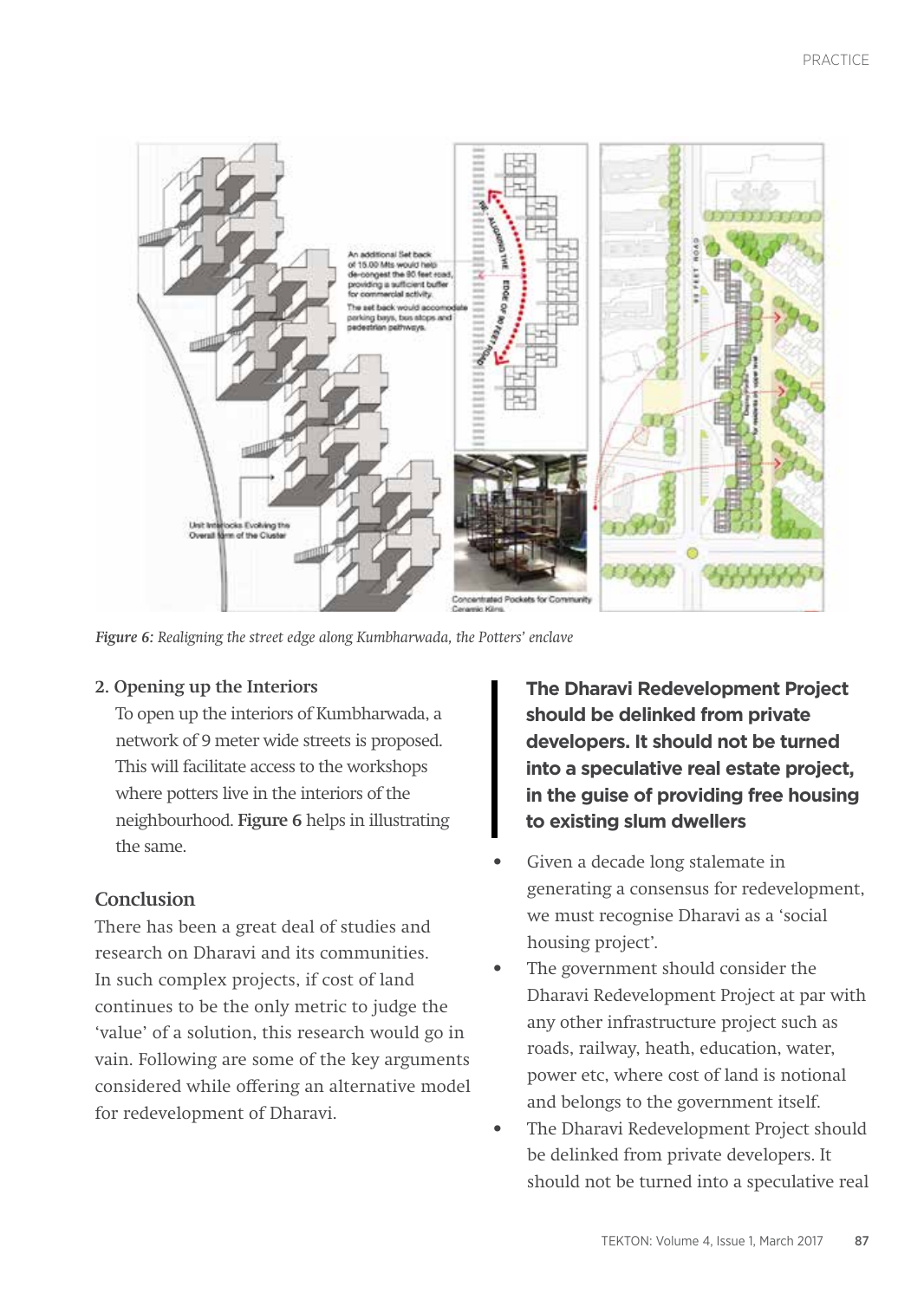estate project, in the guise of providing free housing to existing slum dwellers.

• The finance model of DRP should be conceived on self contribution by existing occupants towards construction / development cost of the project. This would ensure a sense of belonging, hence their participation in the economic growth of the larger community.

#### **Acknowledgements:**

The team at Group Seven Architects + Planners participating in the 'Re-inventing Dharavi' competition comprised of Nitin Killawala, Nimit Killawala, Parag Mishra and Zarmina Siddiqui. All figures and drawings reproduced here were part of the competition entry and are under copyright of Group Seven Architects + Planners.

#### **Notes:**

1 'Reinventing Dharavi: An Ideas Competition' is about generating essentially new ideas, concepts and interventions for integration of urban uses – affordable housing, livelihoods, health and sanitation, recreation, education, urban design and urban planning, social and cultural activities, environment, governance, economics, amongst others in a sustainable manner. - From the competition website. http://www.reinventingdharavi.org/

2 PRAJA, The state of affordable housing in Mumbai. http://www.praja.org/praja\_docs/praja\_downloads/ Report%20on%20The%20State%20of%20Affordable%20 Housing%20in%20Mumbai.pdf 3 Patricia Clarke Annez, Alain Bertaud, Bimal Patel and V. K. Phatak; 'Working With the Market: A new approach to reducing urban slums in India', Policy research working paper, 2010. http://elibrary.worldbank.org/doi/abs/10.1596/1813- 9450-5475

4 Gautam Bhan, 'From slums to Neighbourhoods',

Hindu, 09 June, 2015.

http://www.thehindu.com/todays-paper/tp-opinion/ from-slums-to-neighbourhoods/article7296087.ece